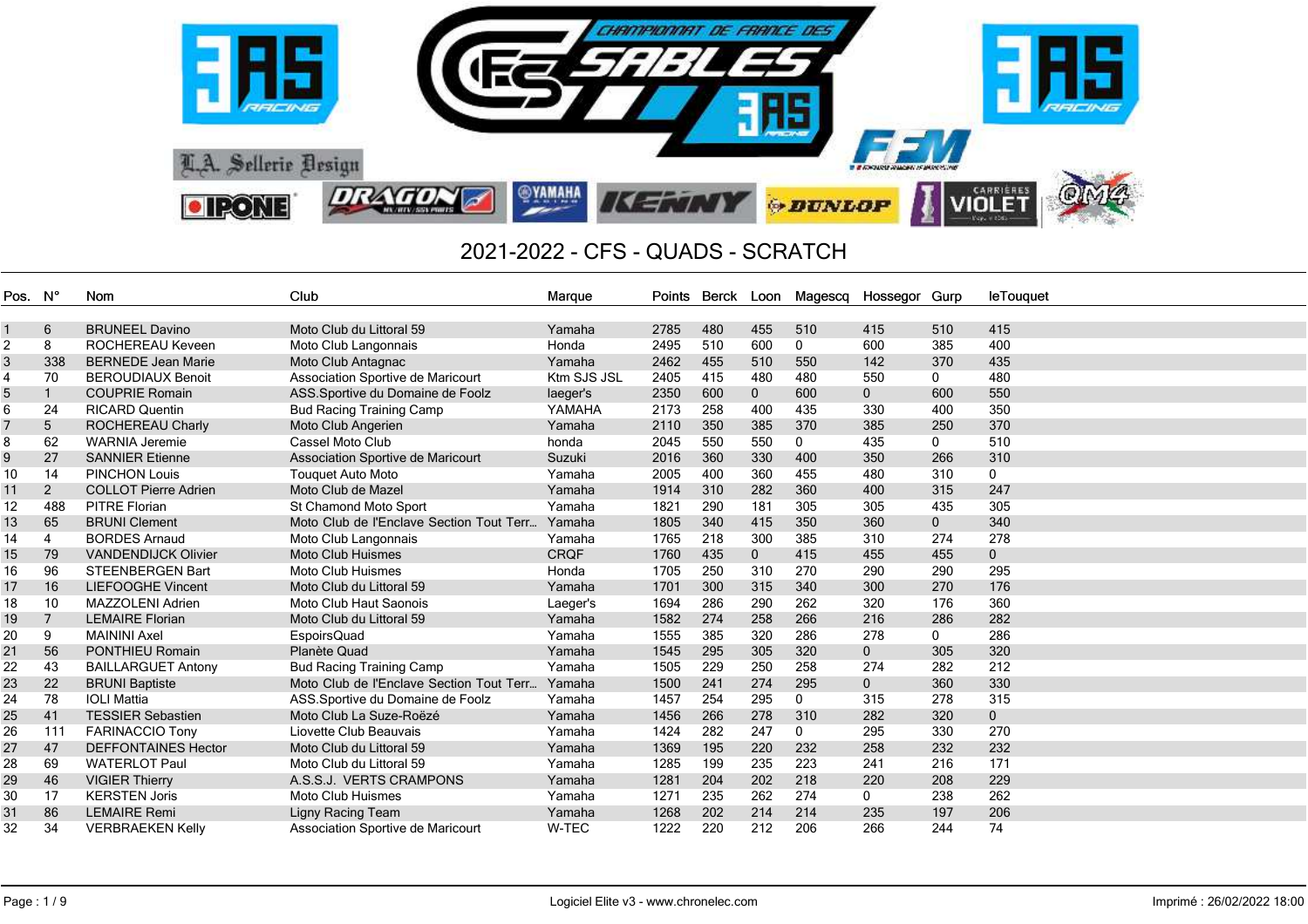

| Pos. N° |     | Nom                          | Club                              | Marque       |      |              |              |              | Points Berck Loon Magescq Hossegor Gurp |                | leTouquet   |
|---------|-----|------------------------------|-----------------------------------|--------------|------|--------------|--------------|--------------|-----------------------------------------|----------------|-------------|
|         |     |                              |                                   |              |      |              |              |              |                                         |                |             |
| 33      | 101 | <b>COLLEATTE Romain</b>      | Moto Club de Gouy en Artois       | <b>KTM</b>   | 1220 | 370          | 370          | $\mathbf 0$  | $\mathbf{0}$                            | 480            | $\mathbf 0$ |
| 34      | 44  | <b>BOURON Jerome</b>         | Moto club challandais             | Yamaha       | 1184 | 223          | $\mathbf{0}$ | 208          | 262                                     | 247            | 244         |
| 35      | 18  | <b>DUTRIE Axel</b>           | Moto Club de Gouy en Artois       | LAEGER'S     | 1182 | 192          | 270          | $\mathbf 0$  | 370                                     | 350            | $\mathbf 0$ |
| 36      | 60  | <b>DE PALMA Tony</b>         | <b>MCI Thorigny</b>               | <b>KTM</b>   | 1173 | 262          | 201          | 250          | 254                                     | 206            | $\mathbf 0$ |
| 37      | 67  | <b>LATARGET Antoine</b>      | Association Sportive de Maricourt | Yamaha       | 1163 | 278          | 350          | $\mathbf{0}$ | $\overline{0}$                          | 235            | 300         |
| 38      | 50  | <b>CAMPAGNE Rocco</b>        | Moto Club Aresien                 | Yamaha       | 1154 | 247          | 218          | 254          | 244                                     | $\mathbf{0}$   | 191         |
| 39      | 107 | <b>PHILIPPE Thimote</b>      | <b>Bud Racing Training Camp</b>   | Yamaha       | 1148 | 184          | 176          | 186          | 218                                     | 201            | 183         |
| 40      | 73  | <b>DE SWARTE Glenn</b>       | Moto Club du Littoral 59          | <b>KTM</b>   | 1144 | 238          | 198          | 244          | 210                                     | $\mathbf{0}$   | 254         |
| 41      | 80  | <b>GARDEDIEU Thibault</b>    | Moto Club du Littoral 59          | Yamaha       | 1118 | 180          | 172          | 187          | 191                                     | 189            | 199         |
| 42      | 37  | <b>COURTOIS Antoine</b>      | Moto club du Pays de la Serre     | Yamaha       | 1114 | 206          | 244          | $\mathbf 0$  | 212                                     | 229            | 223         |
| 43      | 36  | <b>SANSONNET Jeremy</b>      | Moto Club de Bouteville           | Yamaha       | 1108 | 315          | 241          | 282          | 270                                     | $\overline{0}$ | $\mathbf 0$ |
| 44      | 25  | <b>GONCALVES Nuno</b>        | <b>Moutars Club Motocross</b>     | Yamaha       | 1104 | 196          | 206          | 247          | 229                                     | 226            | $\mathbf 0$ |
| 45      | 88  | <b>DESPINOY Herve</b>        | Moto Club Pecquencourt            | Yamaha       | 1103 | 152          | 197          | 220          | 145                                     | 185            | 204         |
| 46      | 74  | <b>WATERLOT Paul Edouard</b> | Moto Club du Littoral 59          | Yamaha       | 1101 | 189          | 192          | 191          | 198                                     | 195            | 136         |
| 47      | 52  | <b>RICAUD Joel</b>           | <b>Bud Racing Training Camp</b>   | Honda        | 1099 | 186          | 179          | 175          | 190                                     | 188            | 181         |
| 48      | 58  | <b>SAGNARD David</b>         | <b>Touquet Auto Moto</b>          | Yamaha       | 1050 | 174          | 178          | 180          | 171                                     | 177            | 170         |
| 49      | 81  | <b>SEVALLE Rodrigue</b>      | <b>ESML Louvigne du Desert</b>    | Yamaha       | 1042 | 168          | 174          | 174          | 187                                     | 180            | 159         |
| 50      | 12  | <b>DELBOURG Kylian</b>       | Moto Club Antagnac                | <b>KTM</b>   | 1032 | 214          | 435          | $\mathbf{0}$ | 0                                       | 165            | 218         |
| 51      | 54  | <b>LECONTE Theo</b>          | <b>MX Chrono</b>                  | Yamaha       | 1006 | 193          | 159          | 241          | 199                                     | $\mathbf{0}$   | 214         |
| 52      | 3   | <b>FORESTIER Jeremy</b>      | Liovette Club Beauvais            | Yamaha       | 1005 | 0            | 0            | $\mathbf 0$  | 0                                       | 550            | 455         |
| 53      | 35  | <b>DESSE Henry</b>           | DU PAVILLON MOTO CLUB             | Handy Racing | 993  | 187          | 200          | 201          | 197                                     | $\mathbf{0}$   | 208         |
| 54      | 53  | <b>MAILLOTTE Thomas</b>      | <b>Bud Racing Training Camp</b>   | Honda        | 988  | 244          | 196          | $\mathbf 0$  | 286                                     | 262            | $\mathbf 0$ |
| 55      | 51  | <b>DOLIS Bruno</b>           | Moto Club des ESTEYS              | laeger's     | 986  | 154          | 190          | 202          | 214                                     | $\mathbf 0$    | 226         |
| 56      | 95  | <b>TUR Julien</b>            | Moto Club Dol de Bretagne         | Honda        | 985  | 165          | 167          | 168          | 179                                     | 161            | 145         |
| 57      | 165 | <b>DESMOULINS Gerald</b>     | <b>Bourges Racing Team</b>        | Yamaha       | 966  | $\mathbf{0}$ | 189          | 204          | 202                                     | 179            | 192         |
| 58      | 45  | <b>WALOSZEK Guillaume</b>    | Rando Trails Compiegnois          | Yamaha       | 961  | 182          | 208          | 197          | 195                                     | $\Omega$       | 179         |
| 59      | 30  | <b>CASEIRO Loely</b>         | Moto Club de Dompierre            | Yamaha       | 959  | 164          | 155          | 176          | 167                                     | 157            | 140         |
| 60      | 49  | <b>BARBIER Willy</b>         | <b>MX Chrono</b>                  | Yamaha       | 954  | 208          | 238          | 0            | $\mathbf 0$                             | 258            | 250         |
| 61      | 93  | <b>ROGER Julien</b>          | Moto Club de Gouy en Artois       | Yamaha       | 935  | 177          | 183          | 188          | 201                                     | 186            | $\mathbf 0$ |
| 62      | 616 | <b>ZIENECKER Manfred</b>     | Moto Club de la Zorn              | Honda        | 926  | 320          | 340          | $\mathbf 0$  | $\mathbf{0}$                            | $\mathbf{0}$   | 266         |
| 63      | 75  | <b>LABATUD Sebastien</b>     | Moto Club des ESTEYS              | Yamaha       | 916  | 175          | 164          | 181          | 176                                     | 220            | $\mathbf 0$ |
| 64      | 109 | <b>MICHEL Fabien</b>         | <b>MX Chrono</b>                  | Yamaha       | 894  | 155          | 226          | $\mathbf{0}$ | 223                                     | 214            | 76          |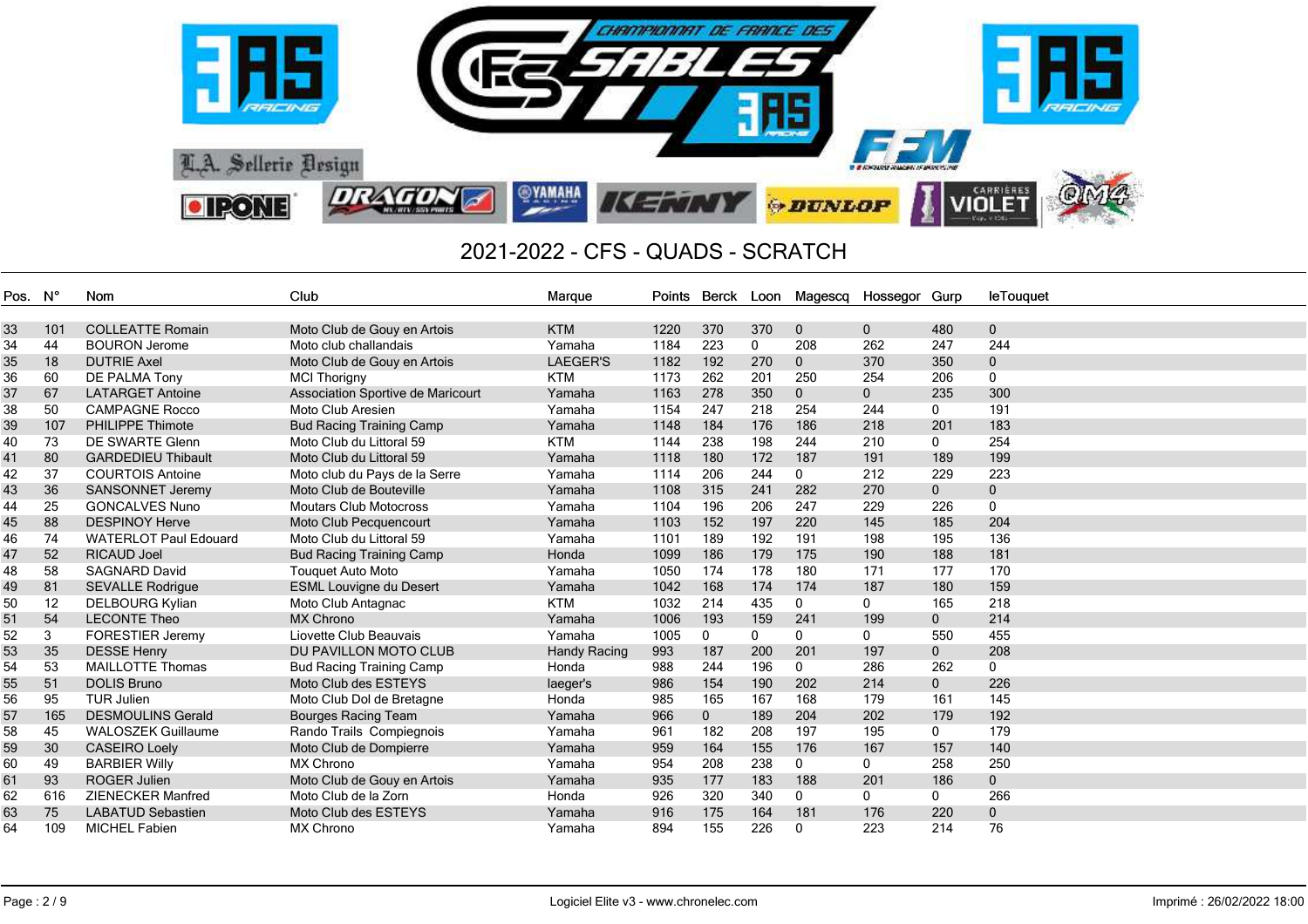

| Pos. N° |     | Nom                        | Club                              | Marque              | Points | Berck          | Loon           | Magescq Hossegor Gurp |              |              | <b>leTouguet</b> |
|---------|-----|----------------------------|-----------------------------------|---------------------|--------|----------------|----------------|-----------------------|--------------|--------------|------------------|
|         |     |                            |                                   |                     |        |                |                |                       |              |              |                  |
| 65      | 87  | <b>DESPINOY Tom</b>        | Calais Sports Mécaniques          | Yamaha              | 890    | 200            | 158            | $\mathbf 0$           | 162          | 192          | 178              |
| 66      | 140 | <b>BAUDET Jordan</b>       | Pargade Off Road                  | Yamaha              | 885    | $\mathbf 0$    | 0              | 200                   | 232          | 212          | 241              |
| 67      | 38  | <b>GIRARD Cedric</b>       | Moto Club des ESTEYS              | Yamaha              | 871    | 191            | 216            | 210                   | $\mathbf{0}$ | 254          | $\mathbf 0$      |
| 68      | 82  | <b>HAESAERT Camille</b>    | Moto Club Pecquencourt            | W-Tec               | 858    | 172            | 166            | $\Omega$              | 189          | 168          | 163              |
| 69      | 66  | <b>CHENU Alain</b>         | Moto Club Des Bruyeres            | Suzuki              | 853    | 156            | 145            | 161                   | 148          | 140          | 103              |
| 70      | 13  | <b>MAININI Tom</b>         | EspoirsQuad                       | Yamaha              | 853    | 330            | 223            | 300                   | 0            | 0            | 0                |
| 71      | 90  | <b>MACARY Benjamin</b>     | Moto Club des Puys                | Yamaha              | 831    | $\mathbf{0}$   | $\overline{0}$ | 226                   | 208          | 202          | 195              |
| 72      | 98  | <b>VICENTE Yves</b>        | Moto Club Cartelegue              | Yamaha              | 823    | 160            | 135            | 160                   | 147          | 135          | 86               |
| 73      | 26  | <b>JOUY William</b>        | Moto Club du Littoral 59          | <b>Handy Racing</b> | 810    | 232            | $\mathbf 0$    | 278                   | $\mathbf{0}$ | 300          | $\mathbf 0$      |
| 74      | 68  | <b>HUMBERT Arnaud</b>      | ASS.Sportive du Domaine de Foolz  | <b>HONDA</b>        | 807    | 143            | 191            | 235                   | 238          | 0            | $\mathbf 0$      |
| 75      | 29  | <b>VIOLET Pablo</b>        | <b>Touquet Auto Moto</b>          | Yamaha              | 800    | $\mathbf 0$    | $\mathbf 0$    | $\mathbf{0}$          | 0            | 415          | 385              |
| 76      | 83  | <b>COPPIN Hugo</b>         | Moto Club du Littoral 59          | Yamaha              | 793    | 159            | 154            | $\mathbf 0$           | 163          | 160          | 157              |
| 77      | 23  | <b>VAN HOOF Tuur</b>       | <b>Moto Club Huismes</b>          | Handy Racing        | 774    | $\mathbf{0}$   | $\mathbf{0}$   | $\mathbf{0}$          | 144          | 340          | 290              |
| 78      | 71  | <b>MAERTENS Cedric</b>     | Liovette Club Beauvais            | Yamaha              | 769    | 201            | 195            | 193                   | 0            | 0            | 180              |
| 79      | 157 | <b>GUILLAUME Joel</b>      | Moto Club Errobi                  | <b>KTM</b>          | 763    | $\mathbf 0$    | 134            | 164                   | 166          | 146          | 153              |
| 80      | 100 | <b>REGNAULT Landry</b>     | Moto Club du Val d'Ouve           | Yamaha              | 754    | 183            | 188            | 196                   | $\mathbf{0}$ | $\mathbf{0}$ | 187              |
| 81      | 126 | <b>CALLEGARI Alexandre</b> | Association Sportive de Maricourt | Yamaha              | 752    | $\overline{0}$ | 187            | $\mathbf{0}$          | 186          | 190          | 189              |
| 82      | 33  | <b>BOURGEOIS Emilie</b>    | Moto Club du Littoral 59          | Yamaha              | 744    | 173            | 193            | 0                     | 0            | 181          | 197              |
| 83      | 72  | <b>DELCOURT Laurent</b>    | Association Sportive de Maricourt | Yamaha              | 737    | 188            | 182            | 190                   | 177          | $\mathbf{0}$ | $\overline{0}$   |
| 84      | 138 | <b>CAETANO Raphael</b>     | Moto Club Rumillien               | Suzuki              | 727    | $\mathbf{0}$   | 141            | 159                   | 164          | 149          | 114              |
| 85      | 102 | <b>CHOPIN Guillaume</b>    | Moto Club du Littoral 59          | Yamaha              | 716    | 190            | 170            | 172                   | $\mathbf{0}$ | 184          | $\mathbf 0$      |
| 86      | 77  | <b>BERTRAND Christophe</b> | <b>EspoirsQuad</b>                | Yamaha              | 716    | 167            | 0              | 189                   | 193          | 167          | $\mathbf 0$      |
| 87      | 113 | <b>FERNANDES Paulo</b>     | <b>Elite Motocross</b>            | Yamaha              | 703    | 176            | 171            | $\mathbf 0$           | 0            | 170          | 186              |
| 88      | 61  | VAN DER ZWET Harold        | Moto Club Huismes                 | W-TEC               | 694    | 150            | 175            | 0                     | 192          | 0            | 177              |
| 89      | 136 | <b>LARRERE Fabien</b>      | Cap-Sud Moto Club                 | Yamaha              | 690    | $\mathbf{0}$   | $\mathbf{0}$   | 229                   | 0            | 223          | 238              |
| 90      | 91  | <b>HAUTERIVE Florian</b>   | Moto Club du Littoral 59          | Yamaha              | 679    | 158            | 143            | 0                     | 155          | 129          | 94               |
| 91      | 133 | LAFFITTE Jean Raymond      | <b>Moto Club Saint Martinois</b>  | Yamaha              | 667    | $\mathbf 0$    | $\mathbf 0$    | 171                   | 182          | 159          | 155              |
| 92      | 129 | RAYMOND Tanguy             | <b>MC Les Morfalous</b>           | <b>KTM</b>          | 664    | $\mathbf{0}$   | 0              | 199                   | 247          | 218          | 0                |
| 93      | 106 | <b>MANGEOT Florian</b>     | Moto Club de Gouy en Artois       | <b>KTM</b>          | 656    | 146            | $\mathbf{0}$   | $\mathbf{0}$          | 510          | $\mathbf{0}$ | $\mathbf{0}$     |
| 94      | 92  | PETIT Enzo                 | Moto Club Aresien                 | Yamaha              | 651    | 141            | 156            | 0                     | 185          | 169          | $\mathbf 0$      |
| 95      | 94  | <b>ROYER Roman</b>         | Moto Club du Littoral 59          | Yamaha              | 650    | 142            | $\mathbf{0}$   | 177                   | 0            | 187          | 144              |
| 96      | 40  | <b>LEVEL Cyril</b>         | Moto Club du Littoral 59          | Yamaha              | 634    | 162            | 163            | $\mathbf{0}$          | 165          | 144          | $\mathbf{0}$     |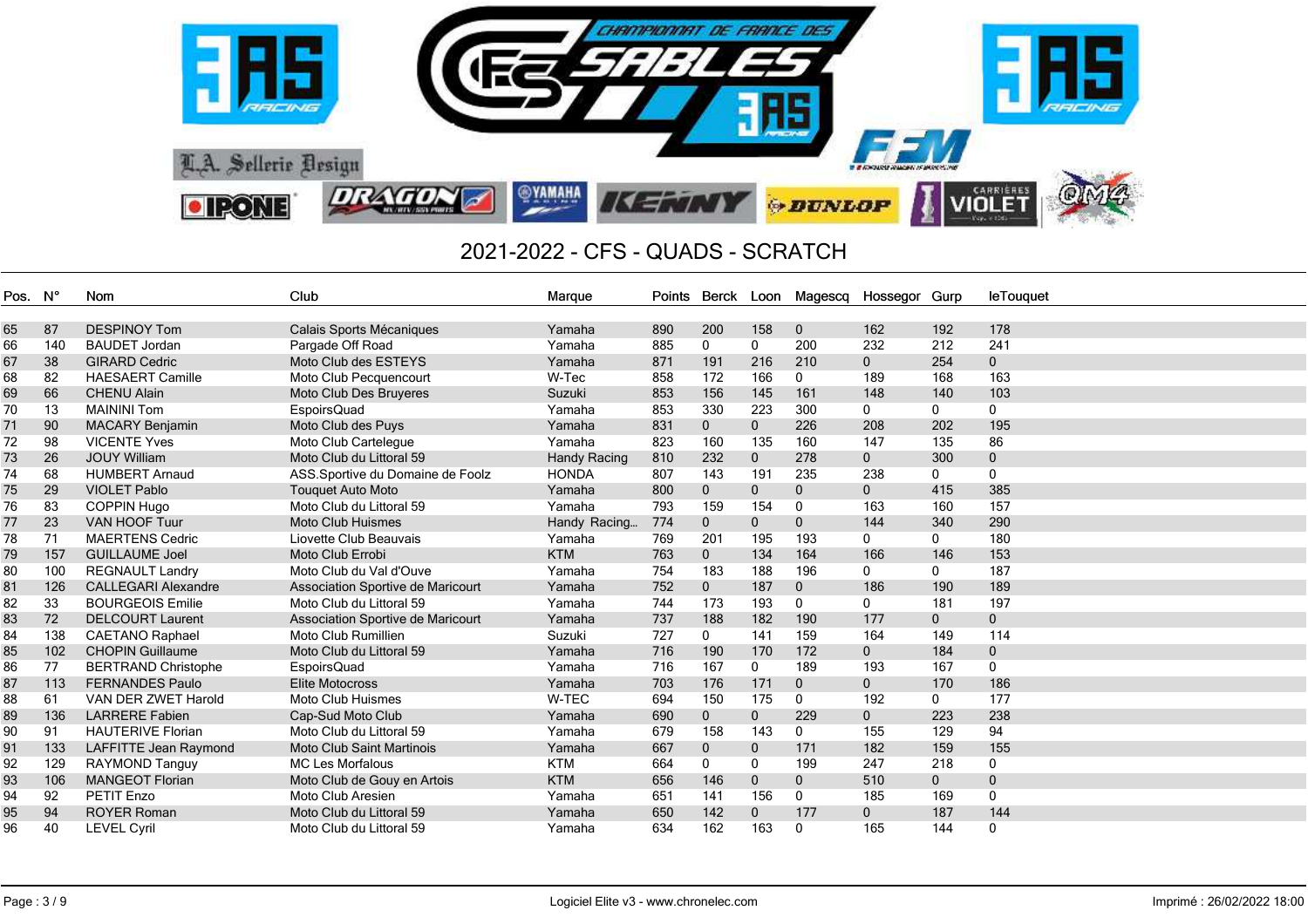

| Pos. | - N° | Nom                          | Club                                          | Marque            |     |              |              | Points Berck Loon Magescq Hossegor Gurp |              |              | <b>leTouguet</b> |
|------|------|------------------------------|-----------------------------------------------|-------------------|-----|--------------|--------------|-----------------------------------------|--------------|--------------|------------------|
|      |      |                              |                                               |                   |     |              |              |                                         |              |              |                  |
| 97   | 612  | <b>QUENEHEN Kenzo</b>        | Moto Club du Littoral 59                      | Yamaha            | 632 | 170          | 177          | $\mathbf 0$                             | $\mathbf{0}$ | 143          | 142              |
| 98   | 146  | <b>ABGRALL Axel</b>          | Comite D'Organisation Pour Un Rallye Ro Honda |                   | 610 | $\mathbf{0}$ | $\mathbf{0}$ | 194                                     | 206          | 210          | $\mathbf{0}$     |
| 99   | 90   | <b>MAES Kevin</b>            | Cassel Moto Club                              | Yamaha            | 604 | 194          | 194          | $\mathbf 0$                             | $\mathbf 0$  | $\mathbf 0$  | 216              |
| 100  | 55   | <b>ESPEJO Anthony</b>        | Moto Club Antagnac                            | Yamaha            | 601 | 185          | 0            | 212                                     | 0            | 204          | $\mathbf 0$      |
| 101  | 138  | <b>NAVEAUX Randy</b>         | <b>Mx Moulins Motoclub</b>                    | Yamaha            | 600 | $\mathbf{0}$ | $\mathbf{0}$ | $\mathbf{0}$                            | $\mathbf{0}$ | $\mathbf{0}$ | 600              |
| 102  | 123  | <b>DELRIVE Jean Baptiste</b> | Moto Club Langonnais                          | Yamaha            | 594 | 0            | $\mathbf{0}$ | 185                                     | 226          | 183          | 0                |
| 103  | 19   | <b>LEFEBVRE Frederic</b>     | <b>Touquet Auto Moto</b>                      | LAEGER'S DR       | 591 | 305          | 286          | $\mathbf 0$                             | $\mathbf 0$  | $\mathbf{0}$ | $\mathbf 0$      |
| 104  | 83   | <b>LAGNIEZ Jeremy</b>        | Moto Club du Littoral 59                      | Yamaha            | 584 | 0            | 180          | $\mathbf 0$                             | 0            | 194          | 210              |
| 105  | 131  | <b>BAUCHIERO Thierry</b>     | Moto Club Evasion Nature                      | Crqf              | 576 | $\mathbf 0$  | $\mathbf 0$  | 184                                     | 194          | 198          | $\mathbf 0$      |
| 106  | 104  | <b>MIET Wilfried</b>         | Grezac Moto Club                              | Honda             | 574 | 0            | 0            | 0                                       | 183          | 193          | 198              |
| 107  | 32   | <b>ZEBICHE Sandrina</b>      | Moto Club du Littoral 59                      | Yamaha            | 567 | 161          | 144          | $\mathbf 0$                             | 154          | $\mathbf 0$  | 108              |
| 108  | 57   | NICOLO Roagna                | ASS.Sportive du Domaine de Foolz              | Yamaha            | 560 | 270          | $\Omega$     | 290                                     | 0            | $\mathbf{0}$ | $\mathbf{0}$     |
| 109  | 114  | <b>RICOUR Albert</b>         | Moto Club du Littoral 59                      | Yamaha            | 560 | 153          | 169          | 238                                     | $\mathbf 0$  | $\mathbf 0$  | $\mathbf 0$      |
| 110  | 42   | <b>WAWRZYNSKI Martin</b>     | <b>MX Chrono</b>                              | Laegers           | 558 | 178          | 185          | 195                                     | 0            | $\mathbf{0}$ | $\mathbf{0}$     |
| 111  | 99   | <b>BALEIX Mathis</b>         | Moto Club des ESTEYS                          | Yamaha            | 545 | $\mathbf{0}$ | $\mathbf 0$  | 179                                     | 184          | 182          | $\mathbf 0$      |
| 112  | 122  | <b>MERCERON Adrien</b>       | Moto Club des Deux Sevres                     | Yamaha            | 542 | 0            | 0            | 166                                     | 0            | 191          | 185              |
| 113  | 104  | <b>SAUVAGE Charlie</b>       | Moto Club du Littoral 59                      | <b>WTEC HONDA</b> | 537 | 145          | 204          | $\mathbf{0}$                            | $\mathbf{0}$ | $\mathbf{0}$ | 188              |
| 114  | 117  | <b>CROS Baptiste</b>         | Moto Club St Chély d'Apcher                   | Yamaha            | 533 | 140          | $\mathbf{0}$ | 192                                     | 0            | 0            | 201              |
| 115  | 608  | <b>ROUSSEL Gauthier</b>      | <b>Touquet Auto Moto</b>                      | yamaha            | 527 | 197          | 137          | $\mathbf{0}$                            | $\mathbf{0}$ | $\mathbf{0}$ | 193              |
| 116  | 20   | <b>MORIN Mathieu</b>         | <b>Bud Racing Training Camp</b>               | Suzuki            | 527 | 212          | 0            | 315                                     | $\mathbf{0}$ | $\mathbf{0}$ | $\mathbf 0$      |
| 117  | 128  | PICHAUD Julien               | Moto club challandais                         | Yamaha            | 526 | $\mathbf 0$  | $\mathbf 0$  | 173                                     | 180          | 173          | $\mathbf 0$      |
| 118  | 105  | <b>LELEU Ethan</b>           | Moto Club de Conde sur Escaut                 | Yamaha            | 506 | 0            | 232          | 0                                       | 0            | 0            | 274              |
| 119  | 150  | <b>DELMAS Florian</b>        | Moto Club Antagnac                            | Yamaha            | 496 | $\mathbf{0}$ | $\mathbf{0}$ | $\mathbf 0$                             | 174          | 175          | 147              |
| 120  | 126  | <b>MAES Tanguy</b>           | Cassel Moto Club                              | Yamaha            | 495 | 0            | $\Omega$     | 167                                     | 178          | 0            | 150              |
| 121  | 84   | <b>BONIFACE Christophe</b>   | Moto Club du Littoral 59                      | Yamaha            | 488 | 166          | $\mathbf{0}$ | 169                                     | 153          | $\mathbf 0$  | $\mathbf 0$      |
| 122  | 76   | <b>DEDISSE Matthieu</b>      | Moto Club du Littoral 59                      | Yamaha            | 485 | 169          | 160          | $\mathbf 0$                             | 0            | $\mathbf{0}$ | 156              |
| 123  | 150  | <b>NEE Florent</b>           | <b>EspoirsQuad</b>                            | Yamaha            | 476 | $\mathbf{0}$ | $\mathbf{0}$ | $\mathbf{0}$                            | $\mathbf{0}$ | 241          | 235              |
| 124  | 119  | <b>VAN LITH Ruben</b>        | Moto Club Huismes                             | W-tec             | 464 | 0            | $\mathbf{0}$ | 0                                       | 0            | 295          | 169              |
| 125  | 158  | <b>BEZELGA Daniel</b>        | Moto Club du Littoral 59                      | Yamaha            | 463 | $\mathbf{0}$ | 153          | $\mathbf 0$                             | 173          | $\mathbf{0}$ | 137              |
| 126  | 110  | <b>TYWONIUK Romain</b>       | Moto Club Aresien                             | Yamaha            | 459 | 151          | 0            | $\mathbf 0$                             | 0            | 134          | 174              |
| 127  | 142  | <b>RIOS Vincent</b>          | Naucelle Moto Sport                           | Suzuki            | 450 | $\mathbf{0}$ | $\mathbf 0$  | 158                                     | 149          | $\mathbf 0$  | 143              |
| 128  | 63   | <b>VANPOUCKE Birger</b>      | <b>EspoirsQuad</b>                            | Yamaha            | 447 | 181          | 266          | 0                                       | 0            | 0            | $\Omega$         |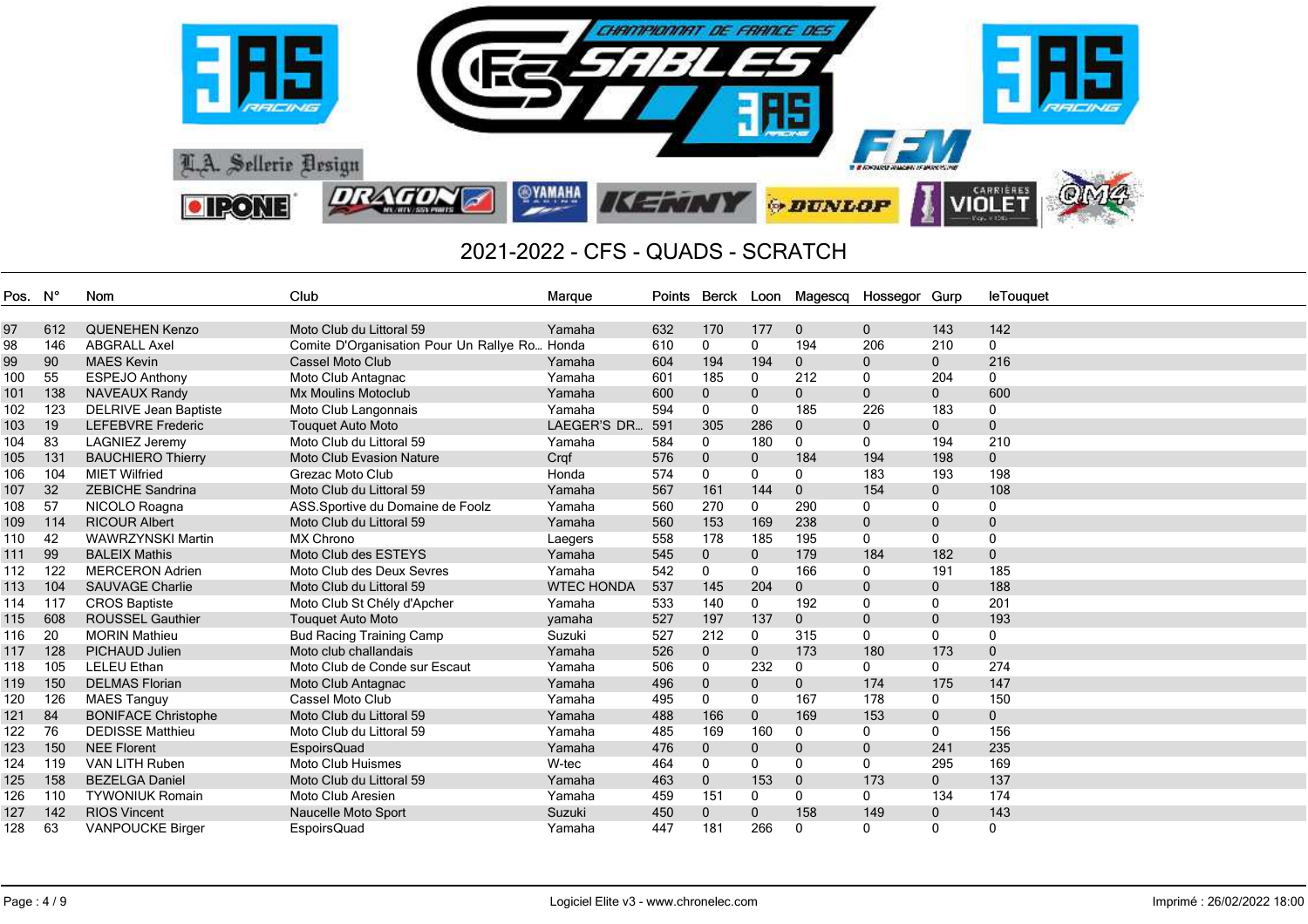

| Pos. N° |     | Nom                            | Club                              | Marque             | Points | Berck        |              | Loon Magescq Hossegor Gurp |                |              | leTouquet    |
|---------|-----|--------------------------------|-----------------------------------|--------------------|--------|--------------|--------------|----------------------------|----------------|--------------|--------------|
|         |     |                                |                                   |                    |        |              |              |                            |                |              |              |
| 129     | 139 | <b>BERNARD Renalto</b>         | Moto Club kids 17                 | Yamaha             | 445    | $\mathbf 0$  | $\mathbf 0$  | 162                        | 160            | $\mathbf{0}$ | 123          |
| 130     | 615 | <b>GAILLARD Kenny</b>          | Mx Park Clastres 02               | Suzuki             | 439    | 210          | 229          | 0                          | 0              | 0            | 0            |
| 131     | 137 | <b>PELTIER Fabien</b>          | <b>MX Chrono</b>                  | Yamaha             | 426    | $\mathbf 0$  | $\mathbf 0$  | $\mathbf 0$                | 151            | 136          | 139          |
| 132     | 130 | <b>GHILLET Lucas</b>           | <b>MX Chrono</b>                  | Yamaha             | 421    | $\mathbf 0$  | 138          | 0                          | 170            | 0            | 113          |
| 133     | 137 | <b>CUYOLLAA Jean Yves</b>      | Cap-Sud Moto Club                 | <b>HANDYRACING</b> | 416    | $\mathbf{0}$ | $\mathbf{0}$ | 216                        | 200            | $\mathbf{0}$ | $\mathbf 0$  |
| 134     | 108 | MALET John                     | Moto Club La Suze-Roëzé           | Yamaha             | 408    | 163          | 140          | $\Omega$                   | 0              | 0            | 105          |
| 135     | 11  | <b>VIOLET Frank</b>            | <b>Touquet Auto Moto</b>          | Yamaha             | 402    | 198          | $\mathbf{0}$ | $\mathbf{0}$               | 204            | $\mathbf{0}$ | $\mathbf{0}$ |
| 136     | 609 | <b>MERLIN Cindy</b>            | <b>MX Chrono</b>                  | yamaha             | 401    | 157          | 142          | $\mathbf{0}$               | 0              | 0            | 102          |
| 137     | 173 | <b>LABIS Corentin</b>          | <b>Moto Club Doullennais</b>      | Yamaha             | 395    | $\mathbf 0$  | $\mathbf 0$  | $\mathbf 0$                | $\mathbf{0}$   | 199          | 196          |
| 138     | 141 | <b>GALLOIS Fabien</b>          | Moto Club Vouharte                | Honda              | 386    | 0            | 0            | 198                        | 188            | 0            | 0            |
| 139     | 39  | <b>VLIEGHE Matthieu</b>        | <b>Racing Tout Terrain</b>        | Yamaha             | 383    | 226          | $\mathbf{0}$ | 157                        | $\mathbf{0}$   | $\mathbf{0}$ | $\mathbf{0}$ |
| 140     | 127 | <b>LAMOUR Guillaume</b>        | Moto Club du Littoral 59          | Yamaha             | 370    | $\mathbf{0}$ | 186          | $\mathbf{0}$               | $\mathbf{0}$   | 0            | 184          |
| 141     | 155 | <b>DETOURNAY Thomas</b>        | Mx Park Clastres 02               | Yamaha             | 363    | $\mathbf{0}$ | 199          | $\mathbf{0}$               | 0              | $\mathbf{0}$ | 164          |
| 142     | 617 | <b>CHASSAGRANDE Ludovic</b>    | <b>MX Chrono</b>                  | W-tec              | 359    | 149          | 210          | $\mathbf{0}$               | 0              | 0            | 0            |
| 143     | 152 | <b>EVRARD Morgan</b>           | Moto Club du Littoral 59          | Yamaha             | 350    | $\mathbf 0$  | 168          | $\mathbf 0$                | $\mathbf{0}$   | $\mathbf{0}$ | 182          |
| 144     | 130 | <b>LAGARDE Frederic</b>        | Moto Club des Puys                | Suzuki             | 347    | 0            | 0            | 0                          | 181            | 166          | 0            |
| 145     | 618 | <b>GERON Simon</b>             | Association Sportive de Maricourt | Laegers Racing     | 345    | 171          | $\mathbf{0}$ | $\mathbf{0}$               | $\mathbf{0}$   | 174          | $\pmb{0}$    |
| 146     | 48  | <b>BISQUERRA Jean Baptiste</b> | Moto Club des ESTEYS              | Handy Racing       | 343    | 0            | 0            | 165                        | 0              | 178          | 0            |
| 147     | 130 | <b>ROYER Guewen</b>            | Moto Club du Littoral 59          | Yamaha             | 340    | $\mathbf 0$  | $\mathbf 0$  | $\mathbf 0$                | $\mathbf{0}$   | 172          | 168          |
| 148     | 21  | <b>SEAL Sheldon</b>            | Moto Club de Gouy en Artois       | Yamaha             | 340    | 0            | 0            | 0                          | 340            | 0            | 0            |
| 149     | 169 | <b>METGE Cyril</b>             | Naucelle Moto Sport               | Yamaha             | 333    | $\mathbf 0$  | $\mathbf 0$  | $\mathbf 0$                | 172            | $\mathbf 0$  | 161          |
| 150     | 143 | <b>WALLART Gaetan</b>          | Association Sportive de Maricourt | Suzuki             | 332    | 0            | 161          | 0                          | 0              | 171          | 0            |
| 151     | 148 | <b>GALIZZI Paolo</b>           | <b>Bud Racing Training Camp</b>   | Yamaha             | 330    | $\mathbf 0$  | $\mathbf 0$  | 330                        | $\overline{0}$ | $\mathbf 0$  | $\mathbf{0}$ |
| 152     | 143 | <b>BARD Cyprien</b>            | Amicale Motocycliste de Surgères  | Wtec               | 329    | 0            | 0            | 170                        | 159            | 0            | $\mathbf{0}$ |
| 153     | 161 | <b>MICHEL Brice</b>            | Moto Club Château Gontier         | Yamaha             | 321    | $\mathbf 0$  | $\mathbf{0}$ | $\mathbf{0}$               | 157            | 164          | $\mathbf{0}$ |
| 154     | 37  | SOLINSKI Laurent               | Club Motocycliste Kick 2000       | jsl production     | 311    | 0            | 133          | 178                        | 0              | 0            | $\mathbf{0}$ |
| 155     | 137 | <b>BRAULT Steve</b>            | Liovette Club Beauvais            | Yamaha             | 310    | $\mathbf 0$  | 184          | $\mathbf 0$                | $\mathbf{0}$   | $\mathbf{0}$ | 126          |
| 156     | 37  | <b>KRAFT Elisabeth</b>         | Moto Club Aresien                 | Yamaha             | 305    | $\mathbf 0$  | 0            | $\mathbf{0}$               | 0              | 154          | 151          |
| 157     | 145 | <b>MARCHESI Lucas</b>          | Moto Club de Sore                 | <b>CAN AM</b>      | 303    | $\mathbf{0}$ | $\mathbf{0}$ | 156                        | $\overline{0}$ | 147          | $\mathbf{0}$ |
| 158     | 125 | <b>BERARD Alexis</b>           | Moto Club Porgeais - MCP          | Yamaha             | 302    | 0            | $\mathbf{0}$ | $\mathbf{0}$               | 146            | 156          | $\mathbf{0}$ |
| 159     | 144 | <b>BRICHE Jerome</b>           | <b>MX Chrono</b>                  | Yamaha             | 289    | $\mathbf 0$  | 173          | $\mathbf{0}$               | $\mathbf 0$    | $\mathbf{0}$ | 116          |
| 160     | 139 | <b>GUFFROY Julien</b>          | Calais Sports Mécaniques          | Yamaha             | 287    | 0            | 149          | $\Omega$                   | 0              | 0            | 138          |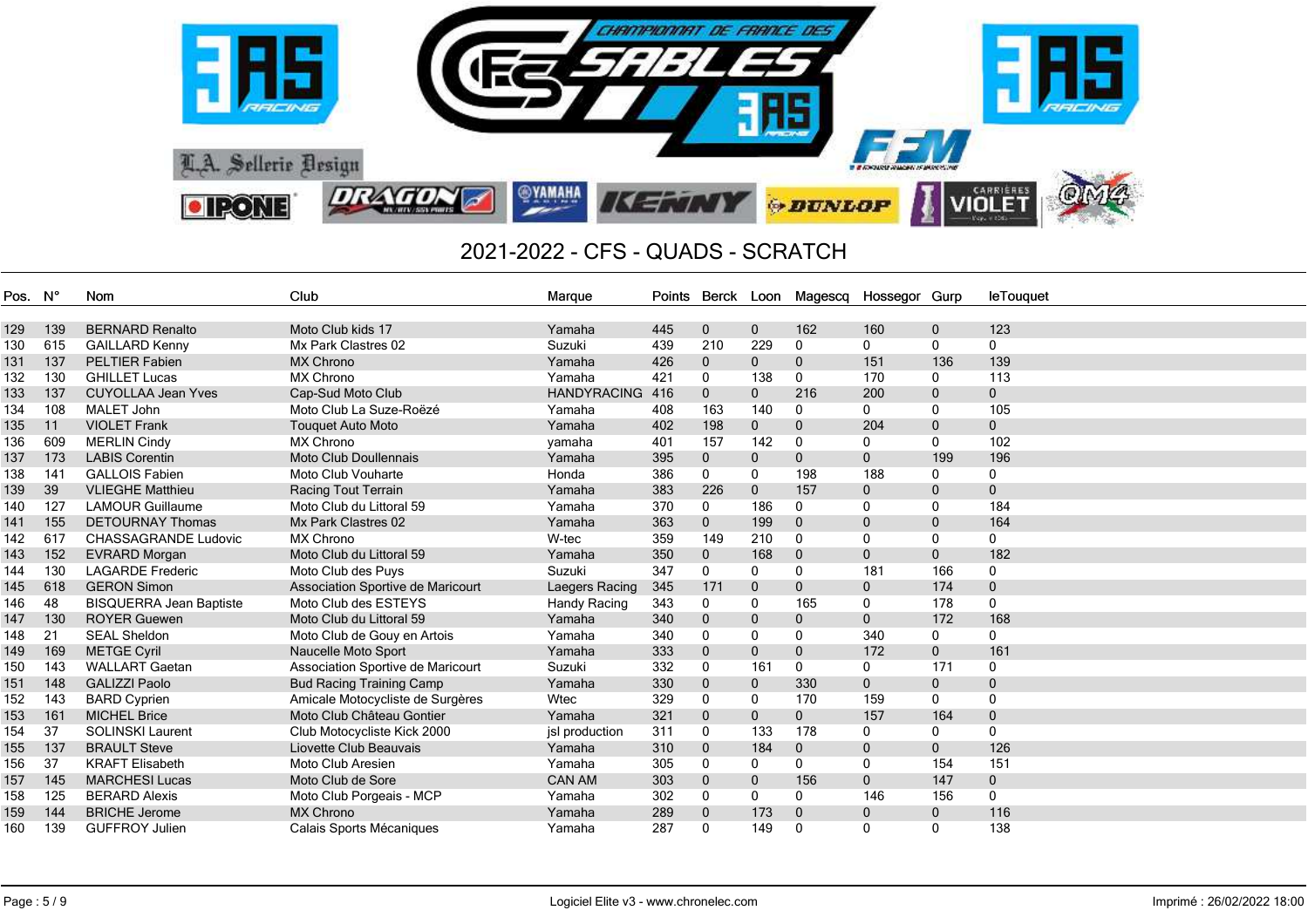

| Pos. N° |     | Nom                               | Club                                     | Marque        | Points | Berck        | Loon         | Magescq      | Hossegor Gurp |              | leTouquet    |
|---------|-----|-----------------------------------|------------------------------------------|---------------|--------|--------------|--------------|--------------|---------------|--------------|--------------|
|         |     |                                   |                                          |               |        |              |              |              |               |              |              |
| 161     | 170 | RAYMOND DIT MANO Romain           | <b>Bud Racing Training Camp</b>          | Kawasaki      | 287    | $\mathbf 0$  | $\mathbf 0$  | 0            | 150           | 137          | $\mathbf 0$  |
| 162     | 138 | <b>DUTHOIT Gregory</b>            | Moto Club du Littoral 59                 | Yamaha        | 282    | 0            | 0            | 0            | 152           | 0            | 130          |
| 163     | 180 | PERRAUDEAU David                  | Moto Club de la Vie Apremont             | Yamaha        | 277    | $\mathbf 0$  | $\mathbf 0$  | $\mathbf{0}$ | 0             | 145          | 132          |
| 164     | 161 | DE CRAEYE Olivier                 | Liovette Club Beauvais                   | Yamaha        | 277    | 0            | 152          | $\mathbf{0}$ | $\Omega$      | 0            | 125          |
| 165     | 174 | <b>VERBEKE Mathieu</b>            | <b>MX Chrono</b>                         | Yamaha        | 276    | $\mathbf 0$  | $\mathbf 0$  | $\mathbf{0}$ | $\mathbf{0}$  | 148          | 128          |
| 166     | 148 | <b>LAFFITTE Dylan</b>             | <b>Moto Club Saint Martinois</b>         | Yamaha        | 276    | $\mathbf{0}$ | $\mathbf{0}$ | $\mathbf{0}$ | 143           | 133          | $\mathbf{0}$ |
| 167     | 129 | <b>HENNINOT Davy</b>              | Moto Club du Littoral 59                 | Suzuki        | 275    | $\mathbf 0$  | 146          | $\Omega$     | $\mathbf{0}$  | 0            | 129          |
| 168     | 153 | <b>SIMON Yannick</b>              | Association Sportive de Maricourt        | Suzuki        | 269    | 0            | 151          | $\mathbf{0}$ | 0             | $\Omega$     | 118          |
| 169     | 105 | <b>LAMORINIERE Calixte</b>        | Association Sportive de Maricourt        | Yamaha        | 258    | $\mathbf 0$  | 0            | $\mathbf 0$  | 0             | 0            | 258          |
| 170     | 170 | <b>MEERTENS Guy</b>               | Moto Club Epernay                        | Yamaha        | 254    | 0            | 254          | $\mathbf{0}$ | 0             | $\mathbf{0}$ | 0            |
| 171     | 135 | <b>FENDRICH Frederic</b>          | Moto Club Aresien                        | <b>WTEC</b>   | 250    | $\mathbf 0$  | 0            | $\mathbf{0}$ | 250           | $\mathbf 0$  | $\mathbf{0}$ |
| 172     | 170 | <b>MOREL Kevin</b>                | Moto Club Feillens                       | Suzuki        | 248    | $\mathbf{0}$ | $\mathbf{0}$ | 0            | 0             | 151          | 97           |
| 173     | 118 | <b>LOZINGUEZ Vincent</b>          | Moto Club du Littoral 59                 | Yamaha        | 248    | $\mathbf 0$  | 157          | $\mathbf{0}$ | $\mathbf{0}$  | 0            | 91           |
| 174     | 190 | <b>MAZZOLENI Stephane</b>         | Moto Club Haut Saonois                   | Yamaha        | 239    | $\mathbf{0}$ | $\mathbf{0}$ | 0            | 0             | 132          | 107          |
| 175     | 403 | <b>LENER Louis/BLANCKE Samuel</b> | Moto Club du Littoral 59                 | Yamaha        | 220    | $\mathbf{0}$ | $\mathbf{0}$ | $\mathbf{0}$ | $\mathbf{0}$  | $\mathbf 0$  | 220          |
| 176     | 103 | <b>BOUCHER Nicolas</b>            | Motor Club Andelysien C.S.A.             | Yamaha        | 216    | 216          | 0            | 0            | 0             | 0            | 0            |
| 177     | 194 | <b>MONCHY Laurent</b>             | Moto Club du Littoral 59                 | Yamaha        | 213    | $\mathbf{0}$ | $\mathbf{0}$ | 0            | $\mathbf{0}$  | 126          | 87           |
| 178     | 218 | <b>BOURGUIGNON Yeloic</b>         | <b>Moto Club Saint Mihiel</b>            | Yamaha        | 202    | 0            | 0            | 0            | 0             | 0            | 202          |
| 179     | 264 | <b>LIEFOOGHE Benoit</b>           | Moto Club du Littoral 59                 | Yamaha        | 200    | $\mathbf{0}$ | 0            | 0            | 0             | 0            | 200          |
| 180     | 189 | <b>BALESTRA Pierre-Antoine</b>    | Moto Club du Littoral 59                 | vamaha        | 200    | $\mathbf 0$  | $\mathbf 0$  | 0            | 0             | 200          | 0            |
| 181     | 154 | <b>DABADIE Fabrice</b>            | <b>Moto Club Saint Martinois</b>         | Yamaha        | 196    | $\mathbf 0$  | 0            | 0            | 196           | 0            | $\mathbf 0$  |
| 182     | 157 | <b>PETINAY Willy</b>              | <b>Team MX Menou</b>                     | Suzuki        | 196    | 0            | 0            | 0            | 0             | 196          | 0            |
| 183     | 37  | <b>GIROUD Alexandre</b>           | Moto Club La Voulte                      | Yamaha        | 194    | $\mathbf{0}$ | $\mathbf 0$  | $\mathbf 0$  | $\mathbf{0}$  | $\mathbf{0}$ | 194          |
| 184     | 39  | <b>SEBERT Benoit</b>              | Moto Club de Gouy en Artois              | Yamaha        | 190    | $\Omega$     | $\Omega$     | 0            | 0             | 0            | 190          |
| 185     | 134 | <b>BRACHET Guillaume</b>          | Moto Club de Chaumont                    | Yamaha        | 183    | $\mathbf 0$  | $\mathbf 0$  | 183          | 0             | 0            | $\mathbf 0$  |
| 186     | 106 | <b>RICHARD Gil</b>                | Grezac Moto Club                         | <b>KTM</b>    | 182    | $\mathbf{0}$ | 0            | 182          | 0             | 0            | 0            |
| 187     | 89  | <b>DESVERGEZ Guillaume</b>        | Moto Club du Val d'Ouve                  | Yamaha        | 179    | 179          | 0            | $\mathbf 0$  | $\mathbf 0$   | 0            | $\mathbf{0}$ |
| 188     | 124 | <b>ZWOLANSKI Jordane</b>          | Association Sportive de Maricourt        | <b>KTM</b>    | 175    | $\mathbf{0}$ | 0            | $\mathbf{0}$ | 0             | $\mathbf{0}$ | 175          |
| 189     | 129 | <b>DUSSIER Regis</b>              | Moto Club des Plages                     | <b>KTM</b>    | 175    | $\mathbf 0$  | $\mathbf 0$  | $\mathbf{0}$ | 175           | $\mathbf{0}$ | $\mathbf{0}$ |
| 190     | 126 | <b>SAVART Clement</b>             | Moto Club Pecquencourt                   | Yamaha        | 173    | $\mathbf{0}$ | $\mathbf{0}$ | 0            | 0             | $\mathbf{0}$ | 173          |
| 191     | 112 | <b>SOUDAY Sebastien</b>           | Motor Club Andelysien C.S.A.             | Laeger Racing | 172    | $\theta$     | $\mathbf 0$  | $\mathbf{0}$ | 0             | 0            | 172          |
| 192     | 149 | <b>LESBROS Guillaume</b>          | Moto Club de l'Enclave Section Tout Terr | <b>TBS</b>    | 169    | $\Omega$     | 0            | 0            | 169           | 0            | 0            |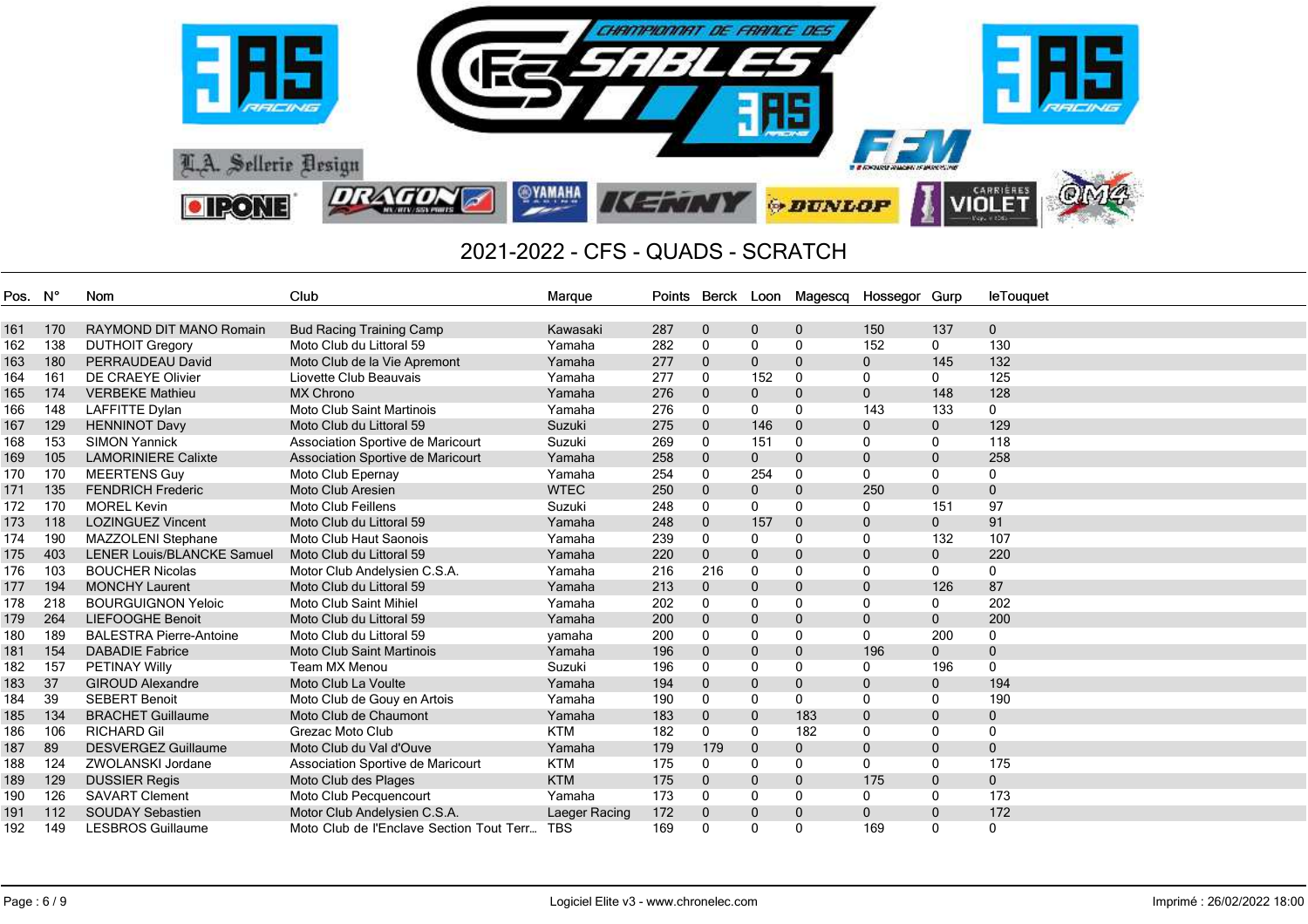

| Pos. N° |     | Nom                         | Club                                    | Marque      | Points | Berck        | Loon         | Magescq      | Hossegor Gurp  |              | leTouquet    |
|---------|-----|-----------------------------|-----------------------------------------|-------------|--------|--------------|--------------|--------------|----------------|--------------|--------------|
|         |     |                             |                                         |             |        |              |              |              |                |              |              |
| 193     | 182 | <b>LACHAIZE Gregory</b>     | Moto Club Roubigou                      | Yamaha      | 168    | $\mathbf 0$  | 0            | 0            | 168            | 0            | $\mathbf 0$  |
| 194     | 201 | PETINAY Harry               | Union Moto de la Marne                  | Yamaha      | 167    | 0            | 0            | 0            | 0              | $\Omega$     | 167          |
| 195     | 166 | <b>BOUTELIER Clement</b>    | <b>St Chamond Moto Sport</b>            | Yamaha      | 166    | $\mathbf 0$  | 0            | $\mathbf 0$  | 0              | 0            | 166          |
| 196     | 134 | <b>DAVID Paul</b>           | <b>Touguet Auto Moto</b>                | Yamaha      | 165    | 0            | 0            | 0            | 0              | 0            | 165          |
| 197     | 160 | <b>BUTTIAUX Sevric</b>      | Moto Club du Littoral 59                | Yamaha      | 165    | $\mathbf{0}$ | 165          | $\mathbf{0}$ | $\mathbf{0}$   | $\mathbf{0}$ | $\mathbf{0}$ |
| 198     | 45  | <b>GENDROT Erwan</b>        | Amicale Moto Club Severac               | Can Am      | 163    | $\Omega$     | $\mathbf{0}$ | 163          | $\mathbf{0}$   | $\mathbf{0}$ | $\mathbf{0}$ |
| 199     | 124 | <b>ARCADE Frederic</b>      | Moto Club de la Côte d'Argent           | Suzuki      | 163    | $\mathbf 0$  | $\mathbf 0$  | 0            | $\mathbf 0$    | 163          | $\mathbf 0$  |
| 200     | 178 | <b>BERQUEZ Pierre Louis</b> | Moto Club du Littoral 59                | Yamaha      | 162    | $\Omega$     | 0            | 0            | 0              | $\mathbf{0}$ | 162          |
| 201     | 172 | <b>MARILLER Hugo</b>        | <b>Moto Club Feillens</b>               | Honda       | 162    | $\mathbf 0$  | $\mathbf 0$  | $\mathbf{0}$ | $\Omega$       | 162          | $\mathbf 0$  |
| 202     | 136 | <b>BOUCHEZ Thibaut</b>      | Moto Club du Littoral 59                | Yamaha      | 162    | 0            | 162          | 0            | 0              | $\mathbf{0}$ | $\mathbf 0$  |
| 203     | 162 | <b>AVELLANO Benjamin</b>    | Moto Club des Plages                    | Suzuki      | 161    | $\mathbf{0}$ | $\mathbf{0}$ | 0            | 161            | $\mathbf{0}$ | $\mathbf 0$  |
| 204     | 159 | <b>CAVROIS Jeremy</b>       | Association Sportive de Maricourt       | <b>WTEC</b> | 160    | $\Omega$     | 0            | 0            | 0              | $\mathbf{0}$ | 160          |
| 205     | 407 | TROUILLET Thibault/BREUIL T | Moto Club du Littoral 59                | Yamaha      | 158    | $\mathbf{0}$ | $\mathbf 0$  | $\mathbf 0$  | $\mathbf{0}$   | 0            | 158          |
| 206     | 171 | <b>BOYER Florian</b>        | Moto Club Feillens                      | Yamaha      | 158    | 0            | 0            | 0            | $\mathbf 0$    | 158          | 0            |
| 207     | 175 | <b>MARCHAL Cyril</b>        | Moto Club Le Boulou                     | Yamaha      | 158    | $\mathbf 0$  | 0            | 0            | 158            | 0            | $\mathbf 0$  |
| 208     | 176 | <b>DECEMME</b> Eric         | <b>Complexe Moto Quad Savinois</b>      | <b>WTEC</b> | 156    | 0            | 0            | 0            | 156            | $\mathbf{0}$ | 0            |
| 209     | 120 | <b>MONCHY Corentin</b>      | <b>MX Chrono</b>                        | Kawasaki    | 155    | $\mathbf 0$  | $\mathbf 0$  | $\mathbf{0}$ | 0              | 155          | $\mathbf 0$  |
| 210     | 317 | VAN OVERBEKE Clement        | Association Sportive de Maricourt       | Suzuki      | 154    | $\Omega$     | $\mathbf 0$  | $\Omega$     | $\Omega$       | $\mathbf{0}$ | 154          |
| 211     | 197 | <b>CURT Baptiste</b>        | St Chamond Moto Sport                   | Yamaha      | 153    | $\mathbf 0$  | $\mathbf{0}$ | $\mathbf{0}$ | $\Omega$       | 153          | $\mathbf{0}$ |
| 212     | 231 | <b>FISK Gary</b>            | Moto Club Basly                         | Yamaha      | 152    | $\Omega$     | 0            | 0            | $\Omega$       | 0            | 152          |
| 213     | 153 | PEINET Simon-Romain         | Amicale Motocycliste de Pont de Vaux    | Yamaha      | 152    | $\mathbf 0$  | 0            | $\mathbf{0}$ | 0              | 152          | $\mathbf 0$  |
| 214     | 48  | <b>DEMEUDE Flavie</b>       | <b>EspoirsQuad</b>                      | Yamaha      | 150    | 0            | 150          | 0            | $\Omega$       | $\mathbf{0}$ | $\mathbf{0}$ |
| 215     | 193 | <b>RATEL Fabien</b>         | Moto Club du Littoral 59                | Yamaha      | 150    | $\mathbf 0$  | $\mathbf 0$  | $\mathbf{0}$ | $\mathbf{0}$   | 150          | $\mathbf 0$  |
| 216     | 217 | <b>BOULET Maxime</b>        | <b>MX Chrono</b>                        | Honda       | 149    | 0            | 0            | 0            | $\Omega$       | $\mathbf{0}$ | 149          |
| 217     | 255 | <b>FOUASSIER Sebastien</b>  | <b>Moto Club Huismes</b>                | Yamaha      | 148    | $\mathbf 0$  | $\mathbf 0$  | $\mathbf{0}$ | $\Omega$       | $\mathbf 0$  | 148          |
| 218     | 169 | <b>BABIN Patrick</b>        | Association quad'9                      | Yamaha      | 148    | $\Omega$     | 148          | 0            | $\Omega$       | $\Omega$     | $\Omega$     |
| 219     | 112 | <b>DELAUNAY Cyril</b>       | Motor Club Andelysien C.S.A.            | Yamaha      | 148    | 148          | 0            | $\mathbf{0}$ | $\overline{0}$ | 0            | $\mathbf{0}$ |
| 220     | 85  | <b>DELABARRE Tom</b>        | Association pour le Développement des A | Yamaha      | 147    | 147          | 0            | 0            | 0              | 0            | 0            |
| 221     | 119 | <b>GROSDEMANGE Nelson</b>   | Moto Club Spinalien                     | Honda       | 147    | $\mathbf 0$  | 147          | $\mathbf 0$  | 0              | 0            | $\mathbf 0$  |
| 222     | 408 | LEGRAND Sebastien/MOULINE   | Motor Club Andelysien C.S.A.            | Yamaha      | 146    | 0            | 0            | 0            | 0              | 0            | 146          |
| 223     | 64  | <b>TRANNIN Michel</b>       | PRO-STAGE                               | <b>MEGA</b> | 144    | 144          | $\mathbf{0}$ | $\mathbf{0}$ | 0              | 0            | $\mathbf 0$  |
| 224     | 167 | <b>PEPIN Nicolas</b>        | Grezac Moto Club                        | Yamaha      | 142    | $\Omega$     | 0            | 0            | $\Omega$       | 142          | $\mathbf{0}$ |
|         |     |                             |                                         |             |        |              |              |              |                |              |              |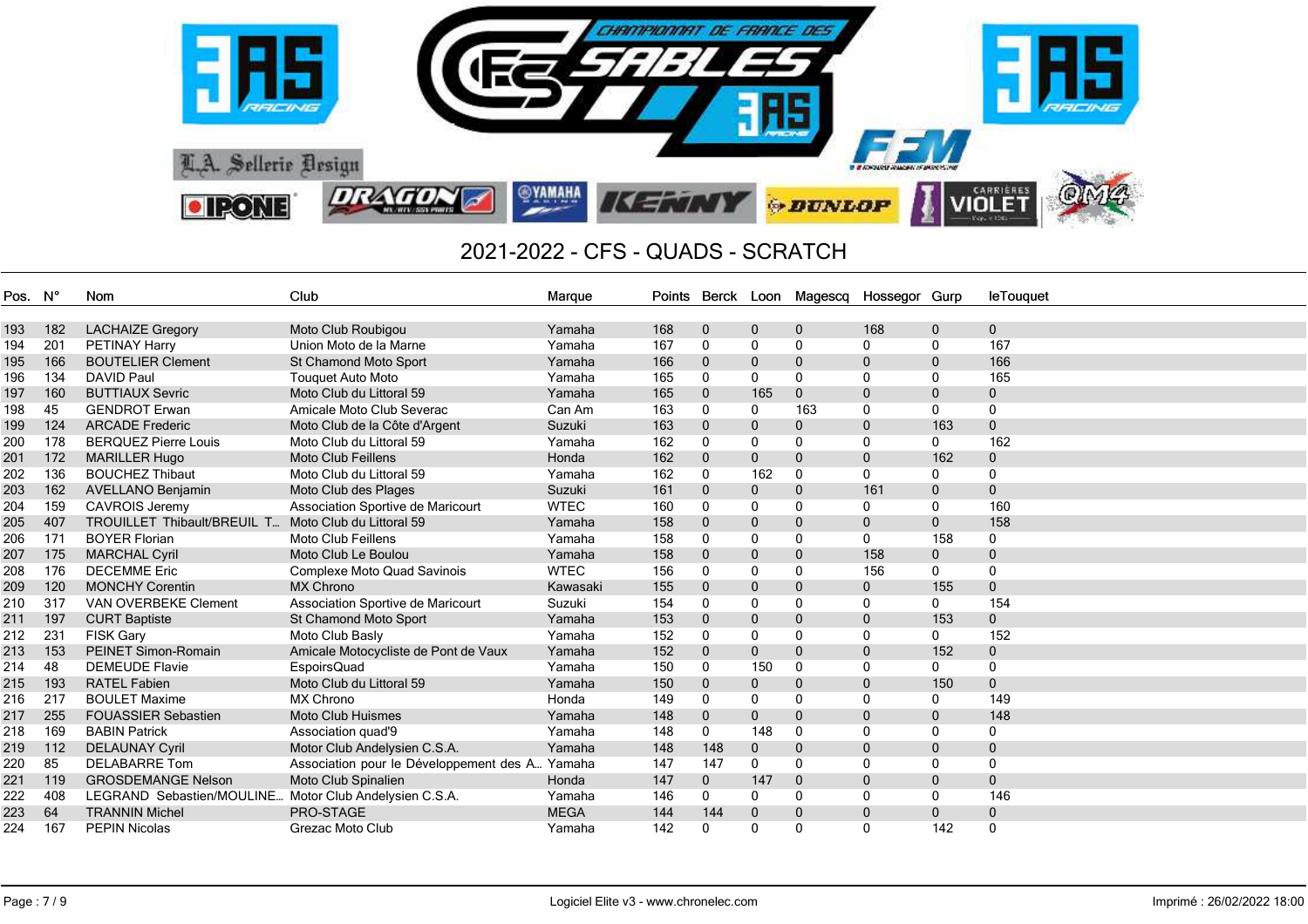

| Pos. | – N° | Nom                                              | Club                                 | Marque        | Points | Berck        | Loon         | Magescq      | Hossegor     | Gurp         | leTouquet    |
|------|------|--------------------------------------------------|--------------------------------------|---------------|--------|--------------|--------------|--------------|--------------|--------------|--------------|
|      |      |                                                  |                                      |               |        |              |              |              |              |              |              |
| 225  | 125  | <b>RABET</b> Emmanuel                            | Motor Club Andelysien C.S.A.         | Yamaha        | 141    | $\mathbf 0$  | $\mathbf 0$  | 0            | $\Omega$     | $\mathbf{0}$ | 141          |
| 226  | 149  | <b>BRUNEAU Vincent</b>                           | <b>MC Les Morfalous</b>              | <b>KTM</b>    | 141    | 0            | 0            | 0            |              | 141          | 0            |
| 227  | 133  | <b>NAWROCKI Mathis</b>                           | Moto Club du Littoral 59             | <b>CAN AM</b> | 139    | $\mathbf{0}$ | 139          | $\mathbf 0$  | $\mathbf 0$  | $\mathbf{0}$ | $\mathbf{0}$ |
| 228  | 135  | <b>VERBEKE Xavier</b>                            | MX Chrono                            | Yamaha        | 139    | 0            | 0            | $\Omega$     | 0            | 139          | $\Omega$     |
| 229  | 196  | <b>BEGUE Dimitri</b>                             | Grezac Moto Club                     | Suzuki        | 138    | $\mathbf 0$  | $\mathbf{0}$ | $\mathbf{0}$ | $\mathbf{0}$ | 138          | $\mathbf{0}$ |
| 230  | 154  | <b>GILLET Sebastien</b>                          | Calais Sports Mécaniques             | Can Am        | 136    | 0            | 136          | 0            | $\Omega$     | 0            | $\mathbf 0$  |
| 231  | 84   | <b>SENECHAL Vincent</b>                          | Moto Club de Gouy en Artois          | Yamaha        | 135    | $\mathbf 0$  | $\mathbf 0$  | $\mathbf{0}$ | $\Omega$     | $\mathbf{0}$ | 135          |
| 232  | 291  | <b>ROMANO Antoine</b>                            | Association Sportive de Maricourt    | Yamaha        | 134    | 0            | 0            | 0            |              | $\Omega$     | 134          |
| 233  | 172  | <b>RIOU Gauthier</b>                             | <b>MX Chrono</b>                     | Yamaha        | 133    | $\mathbf 0$  | $\mathbf 0$  | 0            | $\mathbf 0$  | $\mathbf 0$  | 133          |
| 234  | 140  | PAULUS Stephane                                  | Moto Club Riding Sensation           | Suzuki        | 132    | 0            | 132          | $\mathbf{0}$ | $\Omega$     | $\mathbf{0}$ | $\mathbf 0$  |
| 235  | 237  | <b>DETRY Emmanuel</b>                            | <b>MX Chrono</b>                     | Yamaha        | 131    | $\mathbf 0$  | $\mathbf 0$  | 0            | $\mathbf{0}$ | $\mathbf{0}$ | 131          |
| 236  | 176  | <b>FOURETIER Jerome</b>                          | Moto Club des ESTEYS                 | Yamaha        | 131    | $\Omega$     | 0            | 0            | $\Omega$     | 131          | 0            |
| 237  | 141  | <b>BOUJNANE Magid</b>                            | <b>USC Hourtin</b>                   | Yamaha        | 130    | $\mathbf{0}$ | $\mathbf 0$  | $\mathbf{0}$ |              | 130          | $\mathbf 0$  |
| 238  | 160  | <b>LACOTTE Julien</b>                            | Pargade Off Road                     | Yamha         | 128    | 0            | $\mathbf{0}$ | 0            |              | 128          | $\mathbf{0}$ |
| 239  | 250  | <b>GROUSELLE Maxime</b>                          | <b>MX Chrono</b>                     | Suzuki        | 127    | $\mathbf 0$  | $\mathbf 0$  | 0            | $\mathbf{0}$ | $\mathbf 0$  | 127          |
| 240  | 178  | <b>ALVES Manuel</b>                              | Moto Club des ESTEYS                 | Suzuki        | 127    | $\mathbf{0}$ | $\mathbf{0}$ | 0            | $\mathbf{0}$ | 127          | $\mathbf{0}$ |
| 241  | 169  | <b>FOUGERIT Joel</b>                             | Grezac Moto Club                     | Suzuki        | 125    | $\Omega$     | $\mathbf{0}$ | $\mathbf{0}$ | $\Omega$     | 125          | $\mathbf{0}$ |
| 242  | 253  | <b>GUILMAIN Michael</b>                          | Moto Club du Littoral 59             | Yamaha        | 124    | 0            | $\mathbf{0}$ | 0            | $\Omega$     | $\Omega$     | 124          |
| 243  | 166  | <b>BOULAROT Jean Pierre</b>                      | Moto Club Langonnais                 | Yamaha        | 124    | $\mathbf{0}$ | $\mathbf 0$  | $\mathbf{0}$ |              | 124          | $\mathbf{0}$ |
| 244  | 198  | <b>LEMASSON Thibault</b>                         | Moto Club Gravenchonnais             | Yamaha        | 122    | 0            | $\mathbf 0$  | 0            |              | $\mathbf{0}$ | 122          |
| 245  | 418  | ELIO Vottero Aira/DIEGO Votter                   | ASS.Sportive du Domaine de Foolz     | Honda         | 121    | $\mathbf{0}$ | $\mathbf 0$  | 0            | $\mathbf{0}$ | $\mathbf{0}$ | 121          |
| 246  | 252  | <b>GUILMAIN Steven</b>                           | <b>MX Chrono</b>                     | Yamaha        | 120    | 0            | 0            | 0            | $\Omega$     | $\mathbf{0}$ | 120          |
| 247  | 158  | <b>IVAN Solbas Cecilia</b>                       | Amicale Motocycliste de Pont de Vaux | Yamaha        | 119    | $\mathbf{0}$ | $\mathbf{0}$ | 0            | $\mathbf{0}$ | $\mathbf{0}$ | 119          |
| 248  | 191  | <b>PRONIEZ Fabien</b>                            | Association Sportive de Maricourt    | Yamaha        | 117    | $\Omega$     | 0            | 0            | $\Omega$     | 0            | 117          |
| 249  | 405  | DELAMARE Herve/GIRARD Mat Liovette Club Beauvais |                                      | Yamaha        | 115    | $\mathbf{0}$ | $\mathbf 0$  | 0            |              | $\mathbf{0}$ | 115          |
| 250  | 306  | <b>VICART Hugo</b>                               | Moto Club du Littoral 59             | CAN AM        | 112    | 0            | 0            | 0            | $\Omega$     | 0            | 112          |
| 251  | 232  | DE ROGEZ Jonathan                                | Moto Club Zamattio                   | Yamaha        | 111    | $\mathbf 0$  | $\mathbf 0$  | 0            | $\Omega$     | $\mathbf{0}$ | 111          |
| 252  | 272  | <b>MARTIN Benjamin</b>                           | Mx Nizy Le Comte                     | Yamaha        | 110    | 0            | $\mathbf 0$  | $\Omega$     | 0            | $\mathbf{0}$ | 110          |
| 253  | 163  | <b>COPPIETERS Arnaud</b>                         | Moto Club du Littoral 59             | Yamaha        | 109    | $\mathbf{0}$ | $\mathbf 0$  | $\mathbf{0}$ | $\Omega$     | $\mathbf{0}$ | 109          |
| 254  | 185  | <b>GUILLERMIN Etienne</b>                        | <b>MX Chrono</b>                     | Suzuki        | 106    | 0            | $\Omega$     | 0            | $\Omega$     | 0            | 106          |
| 255  | 156  | <b>MOULIN Ludovic</b>                            | Moto Club de l'Avesnois              | Handy Racing  | 104    | $\mathbf{0}$ | $\mathbf 0$  | 0            |              | $\Omega$     | 104          |
| 256  | 229  | DA SILVA ROCHA Helder Ricar                      | <b>Moutars Club Motocross</b>        | Suzuki        | 101    | $\Omega$     | $\Omega$     | 0            |              |              | 101          |